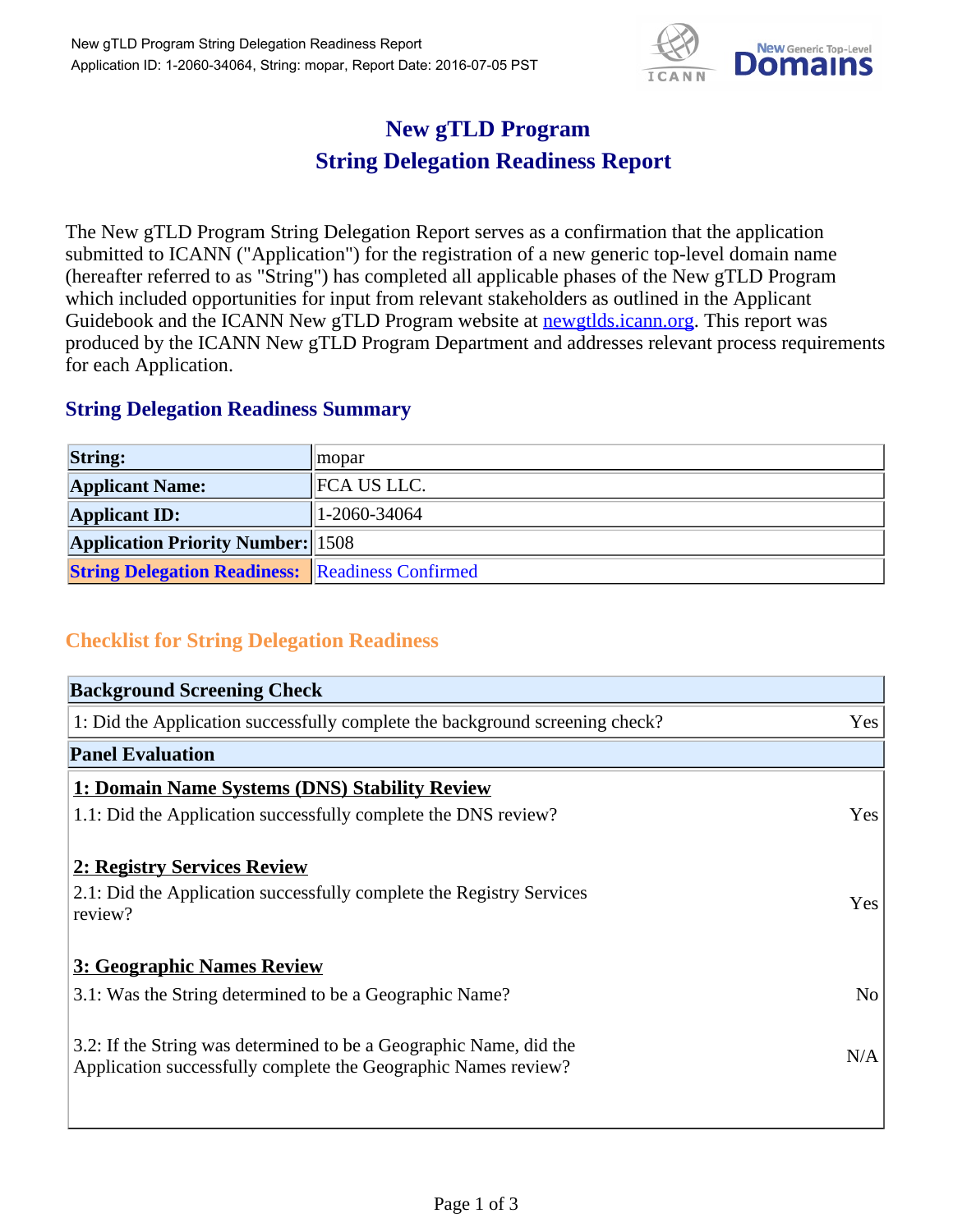

| <b>4: Financial Review</b><br>$\vert$ 4.1: Did the Application successfully complete the Financial Capability |            |
|---------------------------------------------------------------------------------------------------------------|------------|
| review?                                                                                                       | <b>Yes</b> |
| <b>5: Technical Review</b>                                                                                    |            |
| 5.1: Did the Application successfully complete the Technical and                                              | <b>Yes</b> |
| <b>Operation Capability review?</b>                                                                           |            |
| <b>6: String Similarity Review</b>                                                                            |            |
| $\vert$ 6.1: Was the Application determined to not be confusingly similar to other                            | Yes        |
| applied for strings, including through String Confusion Objections?                                           |            |
| 6.2: If the Application was determined to be confusingly similar to other                                     |            |
| applied for strings, including through String Confusion Objections, did the                                   |            |
| Application prevail in the string contention resolution process (CPE,                                         | N/A        |
| Auction, and/or Self-Resolution of String Contention via                                                      |            |
| withdrawal/termination of all other members in contention)?                                                   |            |

| <b>Public Comment Period</b>                                                                                                                                                                   |                |
|------------------------------------------------------------------------------------------------------------------------------------------------------------------------------------------------|----------------|
| 1: Was the public provided an opportunity to submit comments on the Application?                                                                                                               | Yes            |
| 2: Were comments for the Application considered by evaluation panels?                                                                                                                          | Yes            |
| <b>Objection Process</b>                                                                                                                                                                       |                |
| 1: Were objections filed against the Application?                                                                                                                                              | <b>No</b>      |
| 2: If objections were filed against the Application, did Applicant prevail in the dispute<br>resolution proceedings for all Legal Rights, Limited Public Interest and Community<br>Objections? | N/A            |
| <b>Governmental Advisory Committee (GAC) Advice</b>                                                                                                                                            |                |
| 1: Did the GAC have an opportunity to provide advice for the Application?                                                                                                                      | Yes            |
| 2: Did the GAC provide consensus GAC advice that the String should not be approved by<br>the ICANN Board?                                                                                      | <b>No</b>      |
| 3: If the GAC provided consensus GAC advice to the ICANN Board, did the ICANN Board<br>(or New gTLD Program Committee) accept the GAC advice?                                                  | N/A            |
| <b>Accountability Mechanisms</b>                                                                                                                                                               |                |
| 1: Was the Application the subject of a complaint or review through one of ICANN's<br>accountability mechanisms (Reconsideration or Independent Review)?                                       | N <sub>0</sub> |
| 1.1: If yes, did the BGC, ICANN Board or New gTLD Program Committee determine that<br>the Application should not proceed to contracting?                                                       | N/A            |